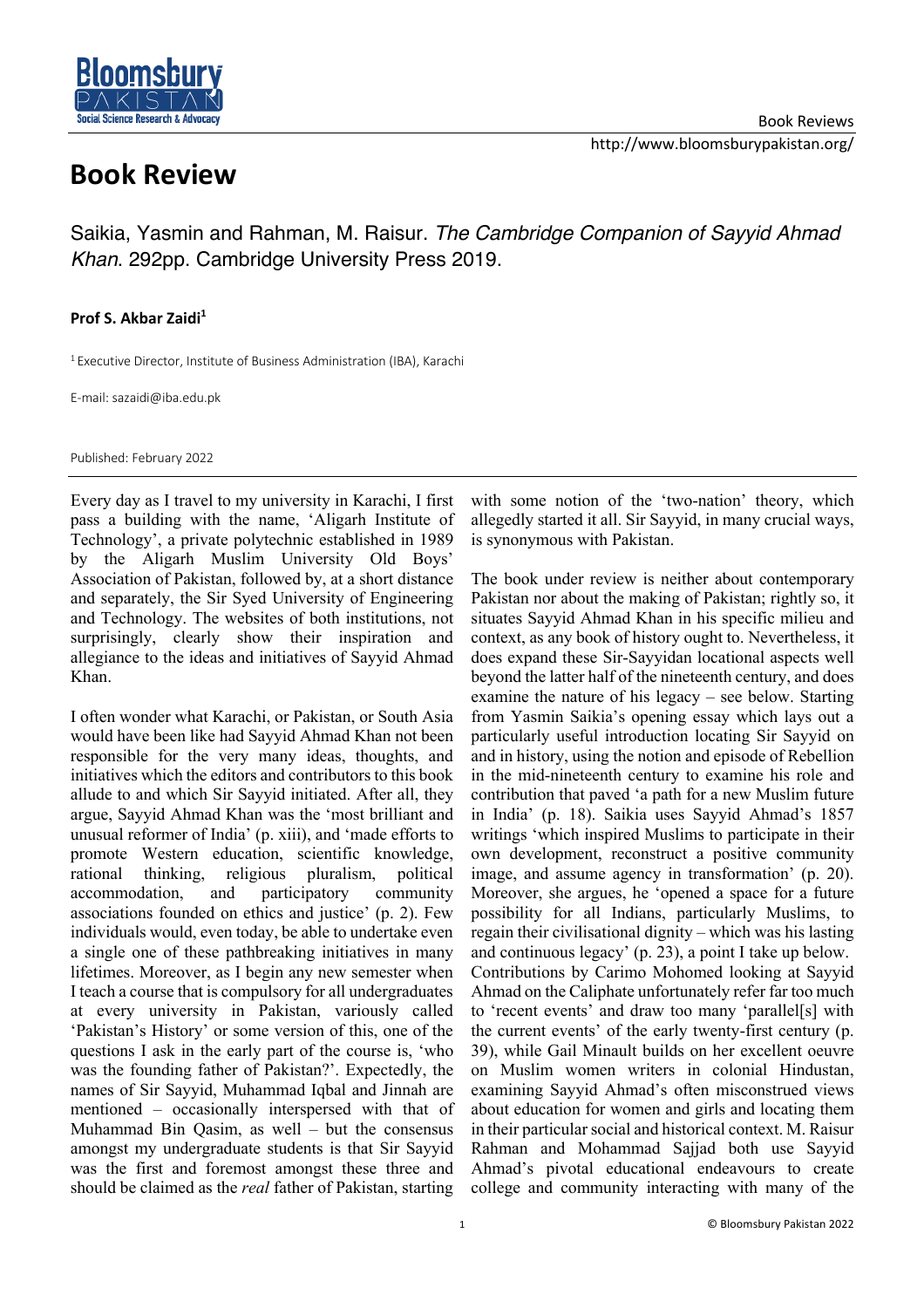(largely Muslim) men who constituted his social and intellectual milieu. Charles M. Ramsey examines the relationship of the staunch believer, Sayyid Ahmad, and how Science, Religion and Revelation were understood and accommodated by him, while Frances Pritchett works on the complicated notion of *qaum* in the context of nineteenth century north India and how Sayyid Ahmad negotiated this very fluid concept.

There are two particularly excellent essays in this collection which need to be highlighted. No contemporary scholar can better David Lelyveld on Sayyid Ahmad Khan – one perpetually awaits his neverwritten manuscript or collected essays on Aligarh or Sayyid Ahmad – and this collection shows the unparalleled heights Lelyveld has achieved in mastering his subject and the themes surrounding Sayyid Ahmad in his essay on nature, *nechari*, and the numerous relationships and ideas which emerge from his ideas and initiatives in the field of science and technology. Importantly, using these themes, Lelyveld's is one of the few pieces in this collection which negotiate broader themes such as modernity, colonialism, knowledge, and notions of colonial superiority and dominance which, Lelyveld argues, troubled Sayyid Ahmad. Equally brilliant is the evocative and beautifully crafted essay by a younger scholar, Mrinalini Rajagopalan, an historian working on the impact of British colonialism on the built environment, who examines Sayyid Ahmad's earliest work, entitled *Āṣār-us-Ṣanādīd*; engaging with Sayyid Ahmad's work, she uses architecture and building as a motive of Mughal decline – *'a ruin haunted by the spectre of a fallen empire' —* something already anticipated in his early writings. She writes that the *'history of the Red Fort betrays Sayyid Ahmad's affective mourning for a glorious but lost empire coupled with his hope that the demise of the older order must surely also lead to a new modernity' (p. 242).* There are numerous parallels in the Lelyveld and Rajagopalan essays which set both apart.

The final section of the book comprises four chapters which constitute 'Part III: Sir Sayyid today: Enduring legacies', which raises some particular problems. Perhaps because one of the co-editors of the collection is an AMU graduate, one gets the sense that much of this book has too much of an Indian Muslim and Aligarhist focus, especially when it comes to legacy and in the books overall contemporary focus. Even Amber Abbas's 'A Living Legacy: Sir Sayyid Today', focuses excessively on the AMU network rather than on the broader legacy of Sayyid Ahmad. Both the co-editors share this AMU focus when they conclude in their

chapter 'at one place, Sayyid Ahmad lives and is fresh in everyone's memory – in AMU. Here, he is the indisputable hero' (p. 279). Not only at AMU, though.

The chapters in this collection remind us repeatedly how complex, contradictory, and critical Sayyid Ahmad Khan was, not just to the Muslims in colonial India of the nineteenth century, but to all the Indians of Hindustan, to science and rationality, education and to the notions of identity and nation. However, what dominates in these chapters is a 'Muslim reading' of Sayyid Ahmad, rather than an Indian one, i.e., the focus of these chapters is on Sayyid Ahmad as a 'Muslim' thinker, activist and intellectual, and his Indian-ness is insufficiently emphasised. Perhaps it is difficult to imagine him otherwise, outside of his particular cultural, religious, and social milieu, but such a reading would have added a more critical and interesting exploration of Sir Sayyid and might have located him more concretely in colonial India interacting with the British and with their Hindu subjects. What is missing in this collection, and in much work on Sayyid Ahmad, is the impact he had on Hindustan other than on the Muslim *qaum*, an absence which reaffirms, for many, his supposedly communalistic presence, diminishing his contribution to science, rationality, and education, outside of a specific Muslim domain.

This is largely an unapologetically hagiographic evaluation of Sayyid Ahmad Khan, which could have done with much substantive critique and the unsettling of an older form of doing history. For example, many scholars in their contributions either praise or, without qualification accept the notion that Sayyid Ahmad accepted 'a tone and style of compromise' (p. 21), and that he 'estimated that educated Muslims would be allies of the British administration. This approach was not an admission of subservience, but it was a claim to partnership' (p. 33). Was this partnership or subservience, compromise, or surrender? And did this strategy really bring about 'civilisational dignity' to Muslims? In this era of decolonialising history, perhaps a more radical and critical interpretation of Sir Sayyid Ahmad Khan would be of greater use.

Sir Sayyid Ahmad Khan is greatly revered in Pakistan — primarily in Urdu-speaking Karachi, where the Aligarhists migrated to; Lahore has its Muhammad Iqbal. There has, however, been very little objective analysis, reflection, or criticism on his role in creating a modern Muslim colonial subject of a particular type, with all its contradictions and consequences, both good and bad, as any seminar and publication around his